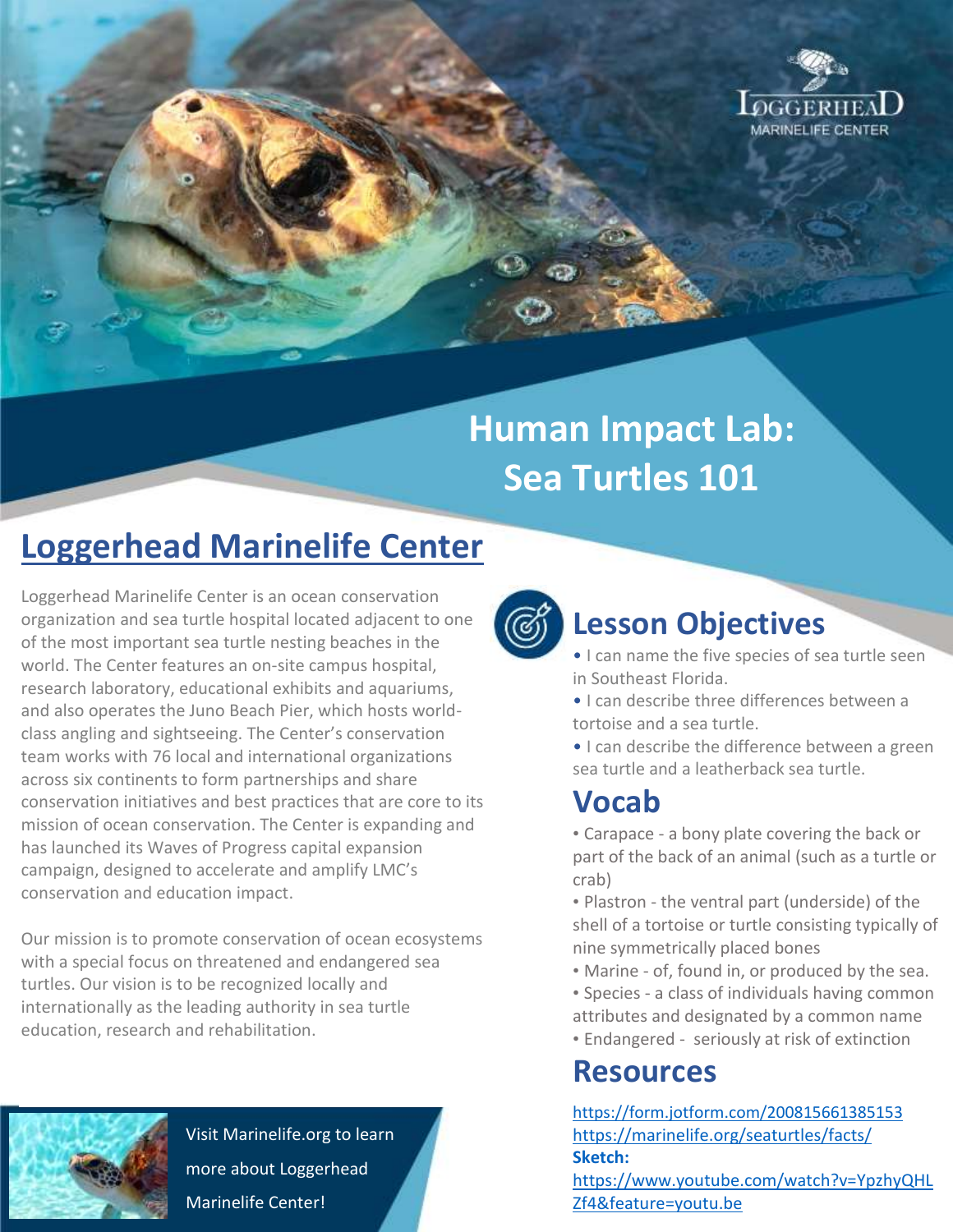#### **Sketching with Autumn Kioti**

**Autumn Kioti IG: @wildness\_is\_necessary website:<wildnessisnecessary.weebly.com> shop[: wildnessisnecessary.bigcartel.com](wildnessisnecessary.bigcartel.com)**

Directions: Grab a pencil and a piece of paper and follow along with Ms. Autumn and Loggerhead Marinelife Center to learn a simple way to begin sketching sea turtles in a nature journal. The sea turtle that you see featured in the video is one of our very own previous green sea turtle patients here at Loggerhead Marinelife Center! Showcase your work by sending your finished artwork to AutumnKioti@gmail.com, and she will post the finished pieces at Wildnessisnecessary.weebly.org/seaturtles

As an extension, try to take the steps that Ms. Autumn outlines and apply to sketching the different species of sea turtle!

Sketching Video:<https://www.youtube.com/watch?v=YpzhyQHLZf4&feature=youtu.be>



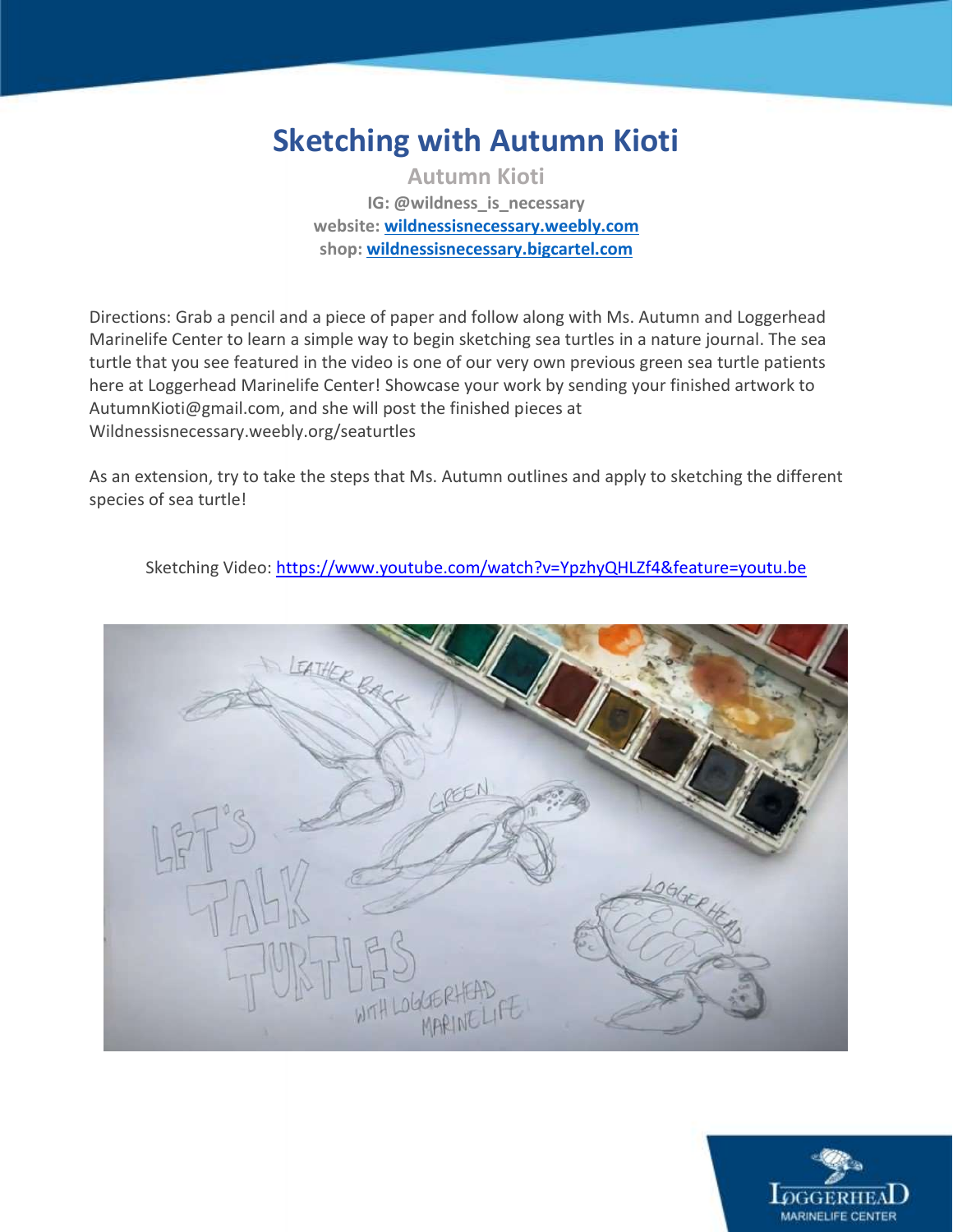

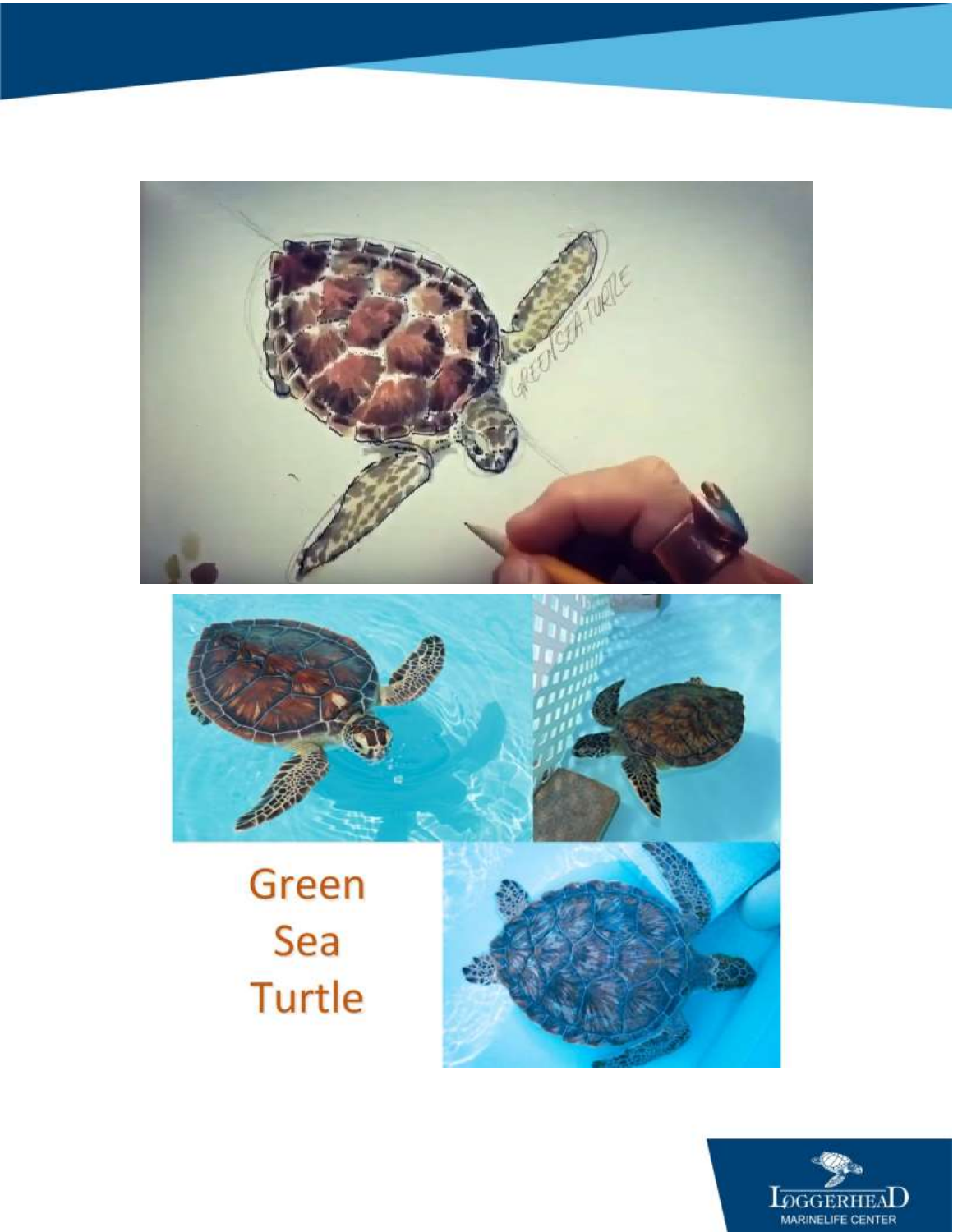#### **Sea Turtles 101 - BINGO**

Using the following terms and phrases, play your own bingo with family or friends!

- Use the following terms in the following sentences to "call out" the bingo spaces (the words in the bingo spaces are underlined in the following sentences)!
	- o The Loggerhead sea turtle is one of the most common species that nests on our beaches in Juno Beach, FL.
	- $\circ$  The Green sea turtles is named for it's diet this diet consists mainly of green-colored foods!
	- o The Kemp's Ridley is one of the species we have at LMC, one of them is named Intrepid!
	- o The Hawksbill sea turtle was caught for it's shell, which was used to make tortoiseshell jewelry.
	- o The Leatherback sea turtle can dive over 4000 feet underwater!
	- o We had an Olive Ridley patient here at LMC named Burt Reynolds, who came to us tangled in 75 lbs of fishing net!
	- o The Largest sea turtle species in the world is also the one that can swim the farthest!
	- $\circ$  Seagrass makes up a large portion of the diet of one of the sea turtle species.
	- $\circ$  Crustaceans are a favorite food of this species, which is also the namesake for LMC!
	- $\circ$  Sponges make up the diet for this turtle, which is named for its birdlike beak.
	- o Marine Debris are a threat to animals in the ocean, as they can be accidentally eaten or entangle an animal!
	- $\circ$  Fish are actually known to eat little organisms off the shells of some sea turtles.
	- o Boat strikes are a common injury we see at our hospital.
	- o All species of sea turtle live in the ocean.
	- o Jellyfish are the main food source of the deepest-diving sea turtle species.
	- o A Large beak helps this species crush its food.
	- o Marine means that something is related to salt water!
	- o Endangered means that there are only a few of this animal left in the wild.
	- o The Smallest species of sea turtle is also one of the most critically-endangered.

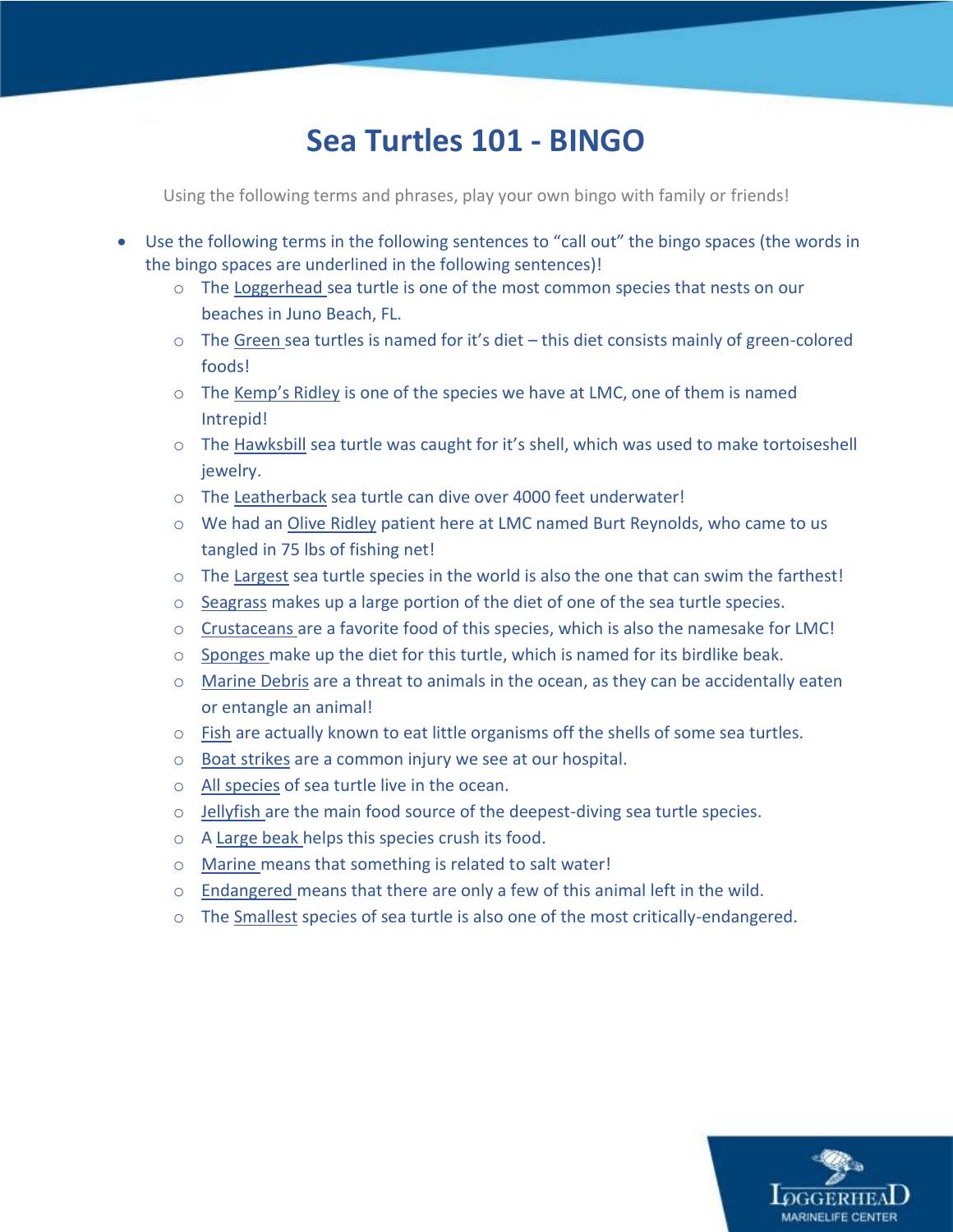## **Sea Turtles 101**

| <b>SPONGES</b>                | <b>CRUSTACEANS</b> | LOGGERHEAD                    | <b>GREEN</b>                   |  |
|-------------------------------|--------------------|-------------------------------|--------------------------------|--|
| <b>OLIVE</b><br><b>RIDLEY</b> | LARGEST            | <b>SEAGRASS</b>               | <b>MARINE</b><br><b>DEBRIS</b> |  |
| <b>FISH</b>                   | <b>HAWKSBILL</b>   | <b>BOAT</b><br><b>STRIKES</b> | <b>KEMP'S</b><br><b>RIDLEY</b> |  |
| ALL<br><b>SPECIES</b>         | <b>LEATHERBACK</b> | <b>JELLYFISH</b>              | LARGE<br><b>BEAK</b>           |  |

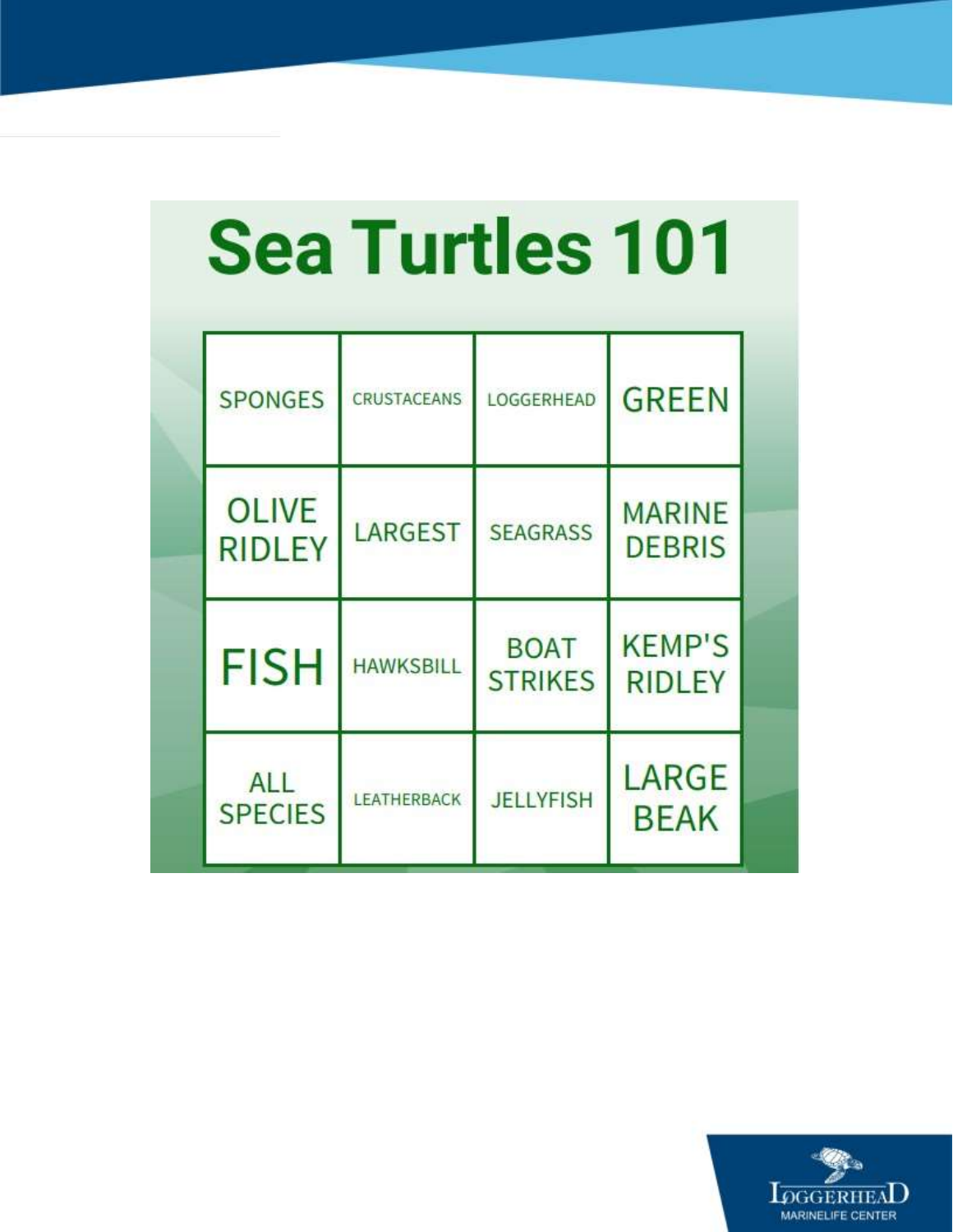## **Sea Turtles 101**

| LARGE<br><b>BEAK</b>          | <b>SEAGRASS</b>                | <b>OLIVE</b><br><b>RIDLEY</b>  | <b>GREEN</b>                 |  |
|-------------------------------|--------------------------------|--------------------------------|------------------------------|--|
| LOGGERHEAD                    | <b>HAWKSBILL</b>               | <b>MARINE</b>                  | <b>FISH</b>                  |  |
| <b>BOAT</b><br><b>STRIKES</b> | <b>JELLYFISH</b>               | <b>MARINE</b><br><b>DEBRIS</b> | <b>LEATHERBACK</b>           |  |
| ENDANGERED                    | <b>KEMP'S</b><br><b>RIDLEY</b> | LARGEST                        | <b>ALL</b><br><b>SPECIES</b> |  |